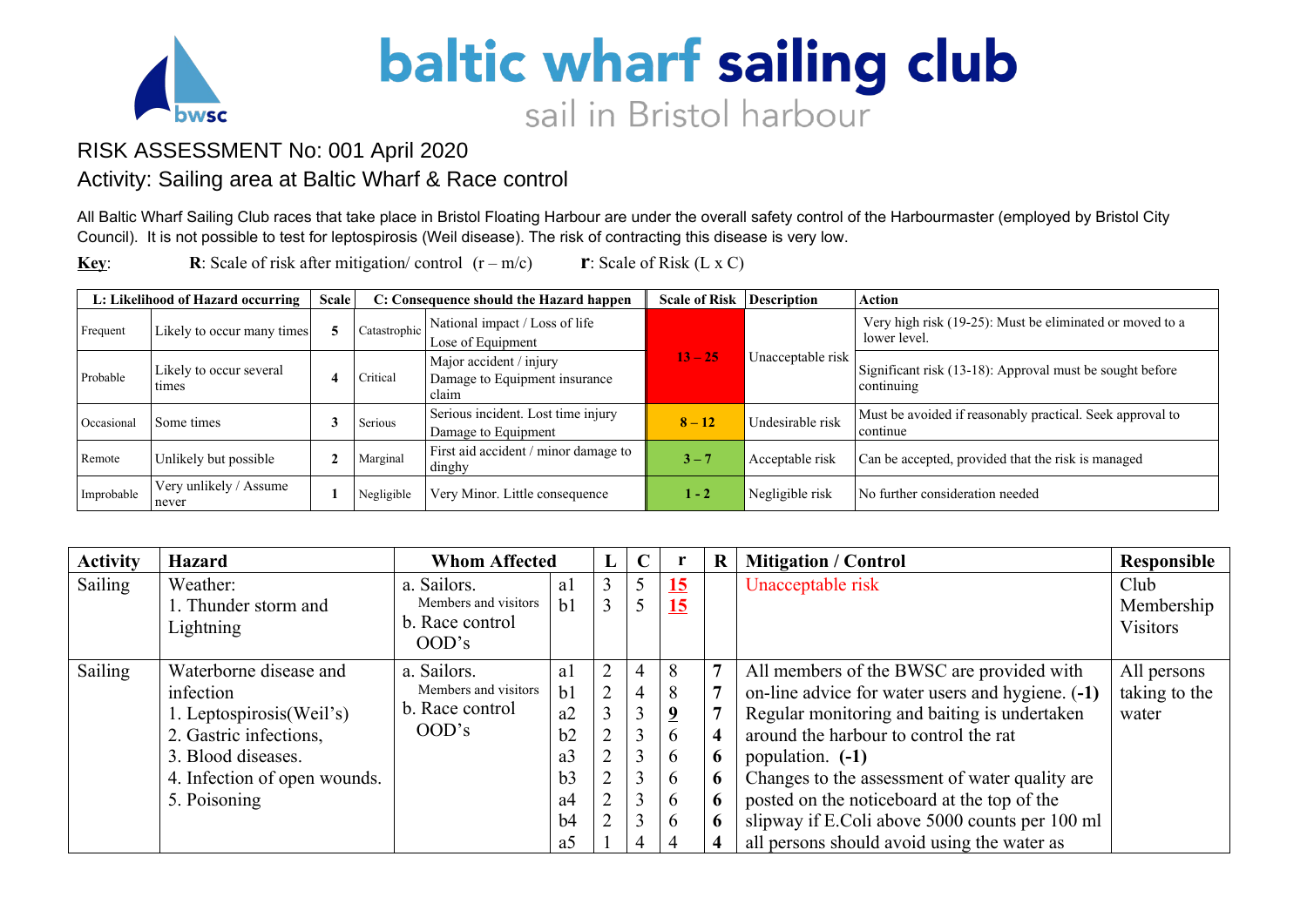| <b>Activity</b>                            | <b>Whom Affected</b><br><b>Hazard</b>                                                                                                          |                                                                 |                                                          | L                                                          | $\mathbf C$                                          | r                                                           | $\bf R$                                                           | <b>Mitigation / Control</b>                                                                                                                                                                                                                                                                                                                                                                                                                                                                                                     | <b>Responsible</b>             |
|--------------------------------------------|------------------------------------------------------------------------------------------------------------------------------------------------|-----------------------------------------------------------------|----------------------------------------------------------|------------------------------------------------------------|------------------------------------------------------|-------------------------------------------------------------|-------------------------------------------------------------------|---------------------------------------------------------------------------------------------------------------------------------------------------------------------------------------------------------------------------------------------------------------------------------------------------------------------------------------------------------------------------------------------------------------------------------------------------------------------------------------------------------------------------------|--------------------------------|
|                                            |                                                                                                                                                |                                                                 | b <sub>5</sub>                                           |                                                            | 4                                                    | 4                                                           | 4                                                                 | instructed by the Harbour Master. (-2)<br>All cuts and abrasions should be covered with<br>water proof dressing; if possible persons should<br>not take to the water.<br>All persons should keep the heads above water<br>at all times.<br>The Floating Harbour has been designated a no<br>swimming area by the City Council.                                                                                                                                                                                                  |                                |
| Sailing                                    | Weather conditions.<br>1. Heat - Sunburn, Eye<br>strain, De-hydration.<br>2. Cold water shock.<br>3. Extreme Low<br>Temperature<br>Hypothermia | a. Sailors.<br>Members and visitors<br>b. Race control<br>OOD's | a1<br>b <sub>1</sub><br>a2<br>b2<br>a <sub>3</sub><br>b3 | $\overline{2}$<br>$\mathbf{1}$<br>3<br>3<br>$\overline{2}$ | 3<br>$\overline{2}$<br>3<br>$\overline{3}$<br>3<br>3 | 6<br>$\mathbf{3}$<br>$\overline{\mathbf{2}}$<br>3<br>9<br>6 | 6<br>$\overline{3}$<br>$\overline{7}$<br>3<br>$\overline{7}$<br>6 | Members are advised to take personal<br>protective measures in hot weather (baseball<br>caps, T-shirts, sunglasses and sun block), and<br>drinks.<br>Members are encouraged to wear winter grade<br>wetsuits or dry suits during the colder months<br>of the year. $(-2)$<br>OODs are aware of the signs of hyperthermia<br>and hypothermia through the on-line OOD<br>notes provided by the club.<br>Club racing is cancelled if the water becomes<br>iced or frozen.                                                          | Club<br>Membership             |
| Capsize,<br>falling<br>into deep<br>water. | 1. Drowning.<br>2. Sinking of dinghy                                                                                                           | a. Sailors.<br>Members and visitors<br>b. Race control<br>OOD's | a1<br>b1<br>a2<br>b2                                     | $\overline{c}$<br>$\overline{2}$                           | 5<br>5<br>3<br>3                                     | 10<br>10<br>6<br>3                                          | 8<br>8<br>$\overline{\mathbf{4}}$<br>$\overline{\mathbf{4}}$      | Recovery of persons takes priority<br>over all other matters<br>It is the responsibility of each individual club<br>member to select and wear an appropriately<br>fitting personal flotation device. (-2)<br>Dinghies must also make use of buoyancy<br>tanks/bags if the design of the hull demands<br>additional buoyancy. (-2)<br>Club race courses are set, supervised and<br>controlled by three "Officer of the Day" (OOD)<br>club members. At least one of the members on<br>duty is an experienced sailor and powerboat | Club<br>Membership<br>Visitors |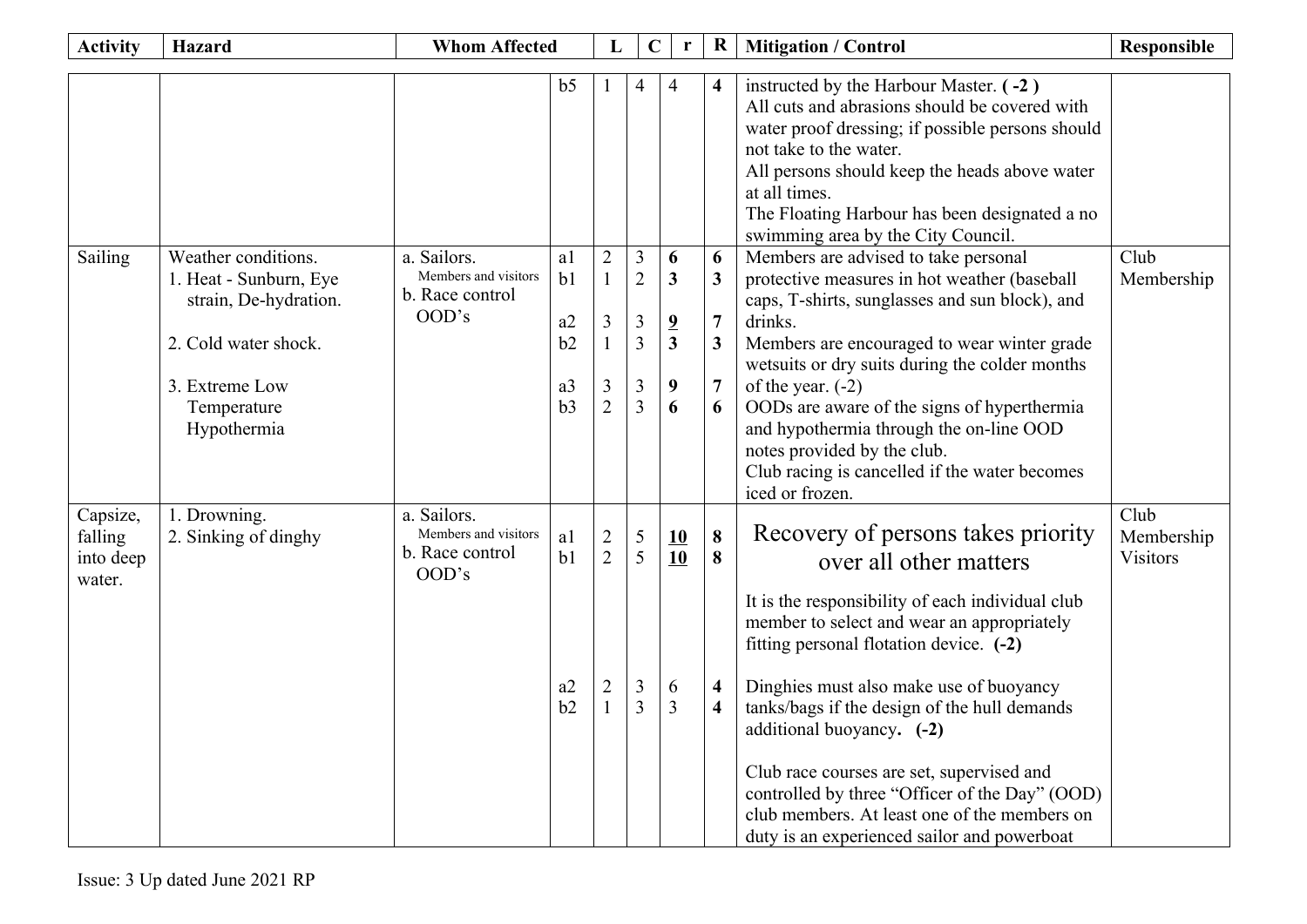| <b>Activity</b> | <b>Hazard</b>                                                                                  | <b>Whom Affected</b>                |                                  | $\mathbf{L}$                  | $\mathbf C$                                | r                                          | $\bf R$ | <b>Mitigation / Control</b>                                                                                                                                                                                                                                                                                                                                                                                                                                                                                                                                                                                                                                                                                                                                                                                                                                                                                                                                                                                                                                                                                                                                                                                                                           | Responsible                 |
|-----------------|------------------------------------------------------------------------------------------------|-------------------------------------|----------------------------------|-------------------------------|--------------------------------------------|--------------------------------------------|---------|-------------------------------------------------------------------------------------------------------------------------------------------------------------------------------------------------------------------------------------------------------------------------------------------------------------------------------------------------------------------------------------------------------------------------------------------------------------------------------------------------------------------------------------------------------------------------------------------------------------------------------------------------------------------------------------------------------------------------------------------------------------------------------------------------------------------------------------------------------------------------------------------------------------------------------------------------------------------------------------------------------------------------------------------------------------------------------------------------------------------------------------------------------------------------------------------------------------------------------------------------------|-----------------------------|
|                 |                                                                                                |                                     |                                  |                               |                                            |                                            |         | driver, able to decide upon an appropriate<br>course for the prevailing conditions and to<br>assist in recovery of a person's and dinghy in<br>the event of a capsize. $(-1)$                                                                                                                                                                                                                                                                                                                                                                                                                                                                                                                                                                                                                                                                                                                                                                                                                                                                                                                                                                                                                                                                         |                             |
| Collision       | 1. Commercial vessel<br>2. Race competitors<br>3. Other harbour users<br>4. Stationary objects | a. Sailors.<br>Members and visitors | a1<br>a2<br>a3<br>a <sup>4</sup> | $\overline{2}$<br>3<br>2<br>2 | $\overline{4}$<br>3<br>$\overline{2}$<br>3 | 8<br>$\overline{9}$<br>$\overline{4}$<br>6 | 4<br>6  | Bristol Floating Harbour is a commercial<br>harbour operated by Bristol City Council. All<br>sailors to operate within the IRPCS. All<br>members should be aware of the local rule of<br>giving way to commercial vessels who are<br>under passage within Bristol Harbour.<br>Sailors at BWSC will be briefed by the OODs<br>or race management on local hazards presented<br>by activities on the quay side and traffic on the<br>water via a pre-race briefing. (-1)<br>All races shall be run under RYA rules where<br>possible collisions will be avoided at all times.<br>(-2)<br>The Membership Secretary will induct new<br>members into the hazards presented by traffic<br>and topography on the water and ensure that<br>New members will also be asked of their<br>sailing experience and the OOD1 alerted to this<br>if the helm has limited experience. $(-1)$<br>It is the responsibility of the Helm of all<br>dinghy's to make them self's aware of the<br>course and topography of the floating harbour<br>sailing area<br>$(-1)$<br>Club racing only takes place in the Floating<br>Harbour with the Harbour Master's permission.<br>This is assumed and is subject to compliance<br>with instructions given by the Harbour Master. | Sailors<br>Helm and<br>crew |
| <b>OOD</b>      | 1. Use of power boat                                                                           | a. Race control<br>OOD's            | a1                               | $\overline{3}$                | $\overline{3}$                             | 9                                          |         | The club power boat shall be driven by an<br>OOD (club membership) who can show an<br>approved qualified or demonstrate                                                                                                                                                                                                                                                                                                                                                                                                                                                                                                                                                                                                                                                                                                                                                                                                                                                                                                                                                                                                                                                                                                                               | <b>OOD</b>                  |